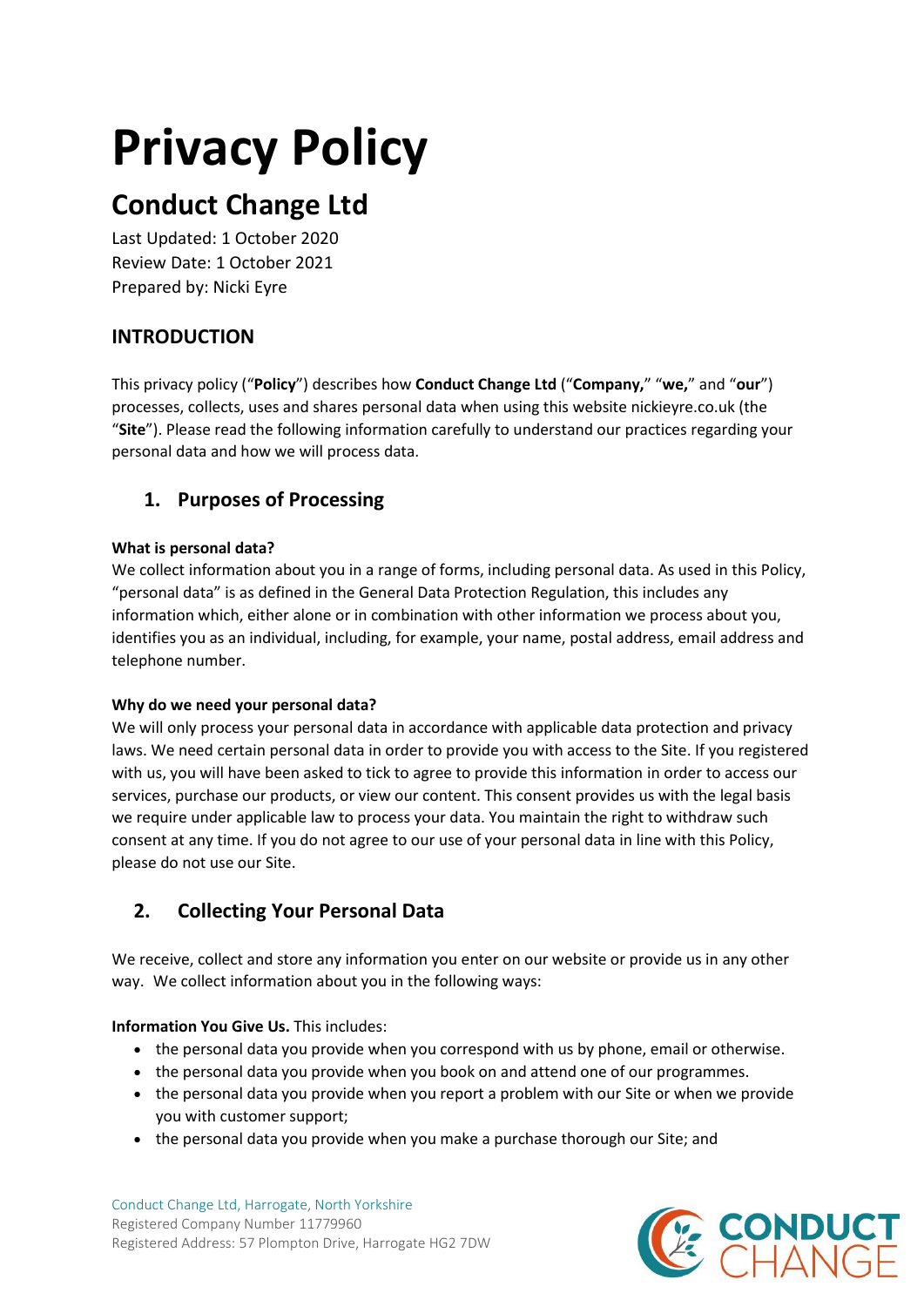Our Site include interfaces that allow you to connect with social networking sites (each a "SNS"). If you connect to a SNS through our Site, you authorise us to access, use and store the information that you agreed the SNS could provide to us based on your settings on that SNS. We will access, use and store that information in accordance with this Policy. You can revoke our access to the information you provide in this way at any time by amending the appropriate settings from within your account settings on the applicable SNS.

**Information Automatically Collected.** We automatically log information about you and your computer or mobile device when you access our Site. For example, when visiting our Site, we log your computer or mobile device operating system name and version, manufacturer and model, browser type, browser language, screen resolution, the website you visited before browsing to our Site, pages you viewed, how long you spent on a page, access times and information about your use of and actions on our Site. We collect this information about you using cookies.

## **3. COOKIES**

#### **What are cookies?**

We may collect information using "cookies." Cookies are small data files stored on the hard drive of your computer or mobile device by a website. We may use both session cookies (which expire once you close your web browser) and persistent cookies (which stay on your computer or mobile device until you delete them) to provide you with a more personal and interactive experience on our Site.

#### **Cookies we use**

Our Site is hosted by Wix.com and uses the following types of cookies for the purposes set out below.

#### There are two types of cookies:

*Session (Transient) cookies*: These cookies are erased when you close your browser, and do not collect information from your computer. They typically store information in the form of a session identification that does not personally identify the user.

*Persistent (Permanent or Stored) cookies*: These cookies are stored on your hard drive until they expire (i.e. the are based on a set expiration date) or until you delete them. These cookies are used to collect identifying information about the user, such as Web surfing behaviour or user preferences for a specific site.

Take a look at the table below to view which cookies Wix places on Wix sites:

| Cookie name | Life span  | Purpose                                                                    |
|-------------|------------|----------------------------------------------------------------------------|
| svSession   | Persistent | Identifies unique visitors and<br>tracks a visitor's sessions on a<br>site |
| hs          | Session    | Security                                                                   |

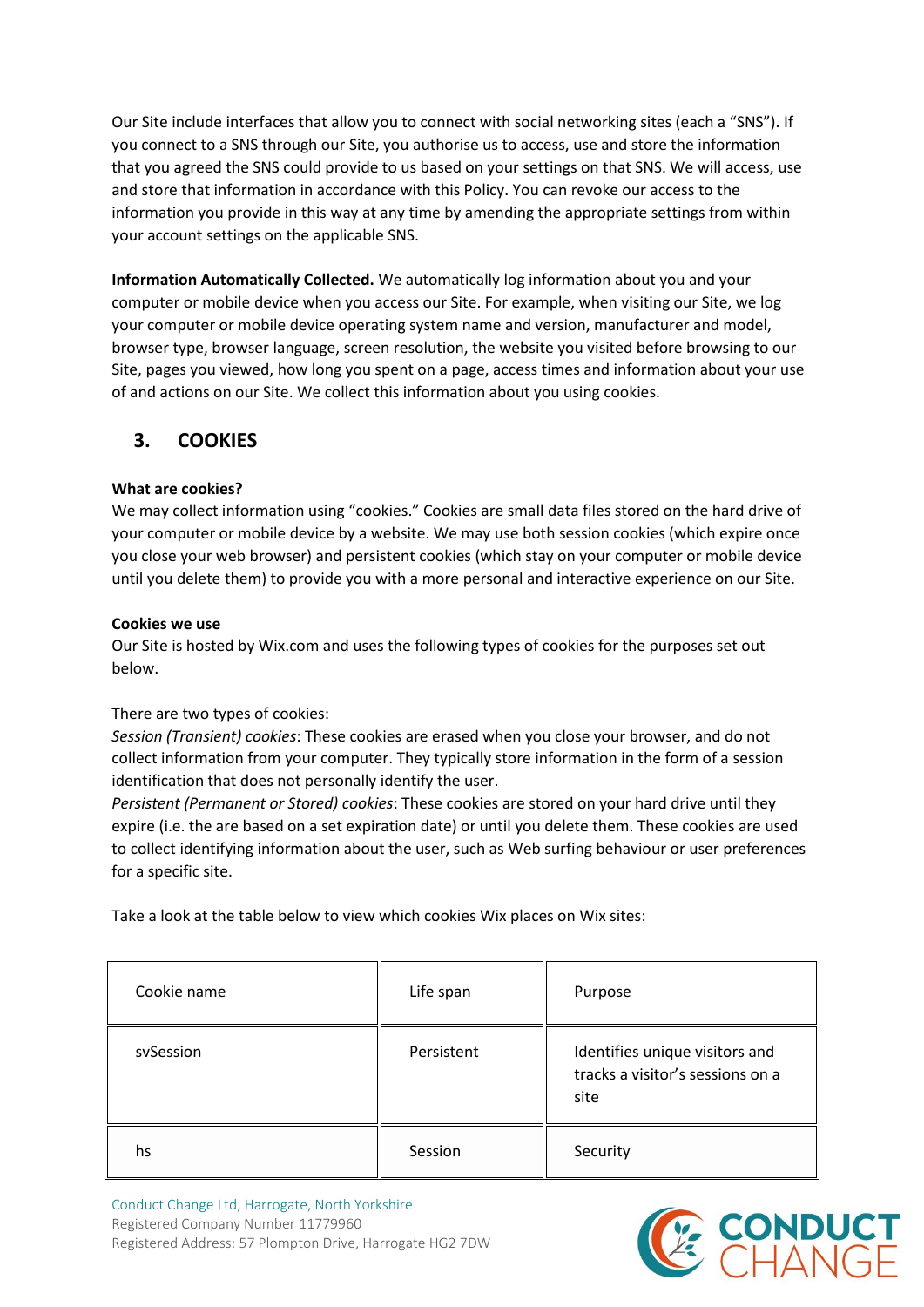| <b>XSRF-TOKEN</b>                                                                    | Persistent                | Security                             |
|--------------------------------------------------------------------------------------|---------------------------|--------------------------------------|
| smSession                                                                            | Persistent<br>(Two weeks) | Identifies logged in site<br>members |
| TSxxxxxxx (where x is<br>replaced with a random series<br>of numbers and letters)    | Persistent                | Security                             |
| TSxxxxxxxx_d (where x is<br>replaced with a random series<br>of numbers and letters) | Persistent                | Security                             |

#### **Visitor Analytics**

We use Visitor Analytics which is a simple website analytics service which measures the traffic and visitors' general details of the customers' websites. Collecting these statistics, a website can make their visitors' experience better (e.g. which pages they visit and when, where they are approximately located, where does a user land first or if they are coming from a specific referral).

Basically, as a website owner using Visitor Analytics, we are using cookies to collect data about visitors' device type and screen size, approximate location, browser, OS, IPs, page visits, bounce rate, conversions and popular content on the website. All this data is pseudonymized and Visitor Analytics will never use the collected data to identify individual users or to match it with additional information on an individual user. Each visitor has control over the cookies placement.

For further information, please check Visitor Analytics' [Terms Of Use,](https://www.visitor-analytics.io/wix-terms-of-use) [Cookie Information](https://www.visitor-analytics.io/cookie-information) and [Opt-Out](https://www.visitor-analytics.io/wix-opt-out-do-not-track)  [/ Do Not Track.](https://www.visitor-analytics.io/wix-opt-out-do-not-track)

We also use Google Analytics:

*Analytics and Performance Cookies:* These cookies are used to collect information about traffic to our Site and how users use our Site. The information gathered does not identify any individual visitor. It includes the number of visitors to our Site, the websites that referred them to our Site, the pages they visited on our Site, what time of day they visited our Site, whether they have visited our Site before, and other similar information. We use this information to help operate our Site more efficiently, to gather broad demographic information and to monitor the level of activity on our Site.

We use Google Analytics for this purpose. Google Analytics uses its own cookies. It is only used to improve how our Site works. You can find out more information about Google Analytics cookies here: <https://developers.google.com/analytics/resources/concepts/gaConceptsCookies>

You can find out more about how Google protects your data here: [www.google.com/analytics/learn/privacy.html.](http://www.google.com/analytics/learn/privacy.html)

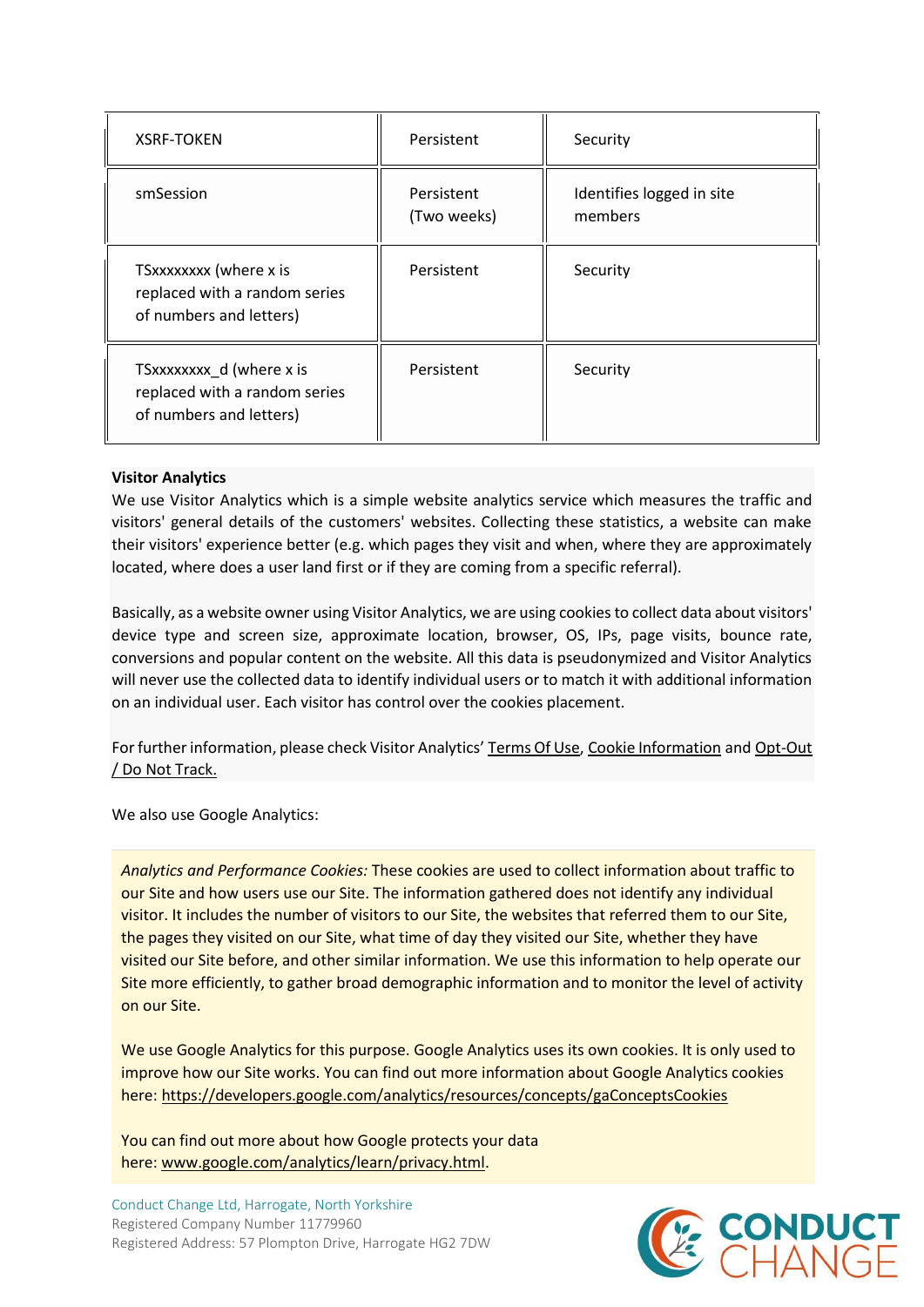You can prevent the use of Google Analytics relating to your use of our Site by downloading and installing the browser plugin available via this link: <http://tools.google.com/dlpage/gaoptout?hl=en-GB>

#### **How to control cookies**

You can control and/or delete cookies as you wish by checking your browser settings on each device. In order to do this, follow the instructions provided by your browser (usually located within the "settings," "help" "tools" or "edit" facility). Many browsers are set to accept cookies until you change your settings. For more details, see [aboutcookies.org.](https://www.aboutcookies.org/)

If you do not accept our cookies, you may experience some inconvenience in your use of our Site. For example, we may not be able to recognize your computer or mobile device and you may need to log in every time you visit our Site.

## **4. Using Your Personal Data**

We may use your personal data as follows:

- to operate, maintain, and improve our Site, products, and services;
- to manage your account, including to communicate with you regarding your account, if you have an account on our Site;
- to operate and administer our rewards programme and other promotions you participate in on our Site;
- to respond to your comments and questions and to provide customer service;
- to send information including technical notices, updates, security alerts, and support and administrative messages;
- with your consent, to send you marketing e-mails about upcoming promotions, and other news, including information about products and services offered by us and our affiliates. You may opt-out of receiving such information at any time: such marketing emails tell you how to "opt-out."
- to process payments you make via our Site;
- as we believe necessary or appropriate (a) to comply with applicable laws; (b) to comply with lawful requests and legal process, including to respond to requests from public and government authorities; (c) to enforce our Policy; and (d) to protect our rights, privacy, safety or property, and/or that of you or others;
- for analysis and study services; and
- as described in the "Sharing of your Personal Data" section below.

## **5. Sharing Your Personal Data**

We do not sell or share your personal data.

## **6. Third Party Sites**

Our business site is hosted on the Wix.com platform. Wix.com provides us with the online platform that allows us to sell our products and services to you. Your data may be stored through Wix.com's

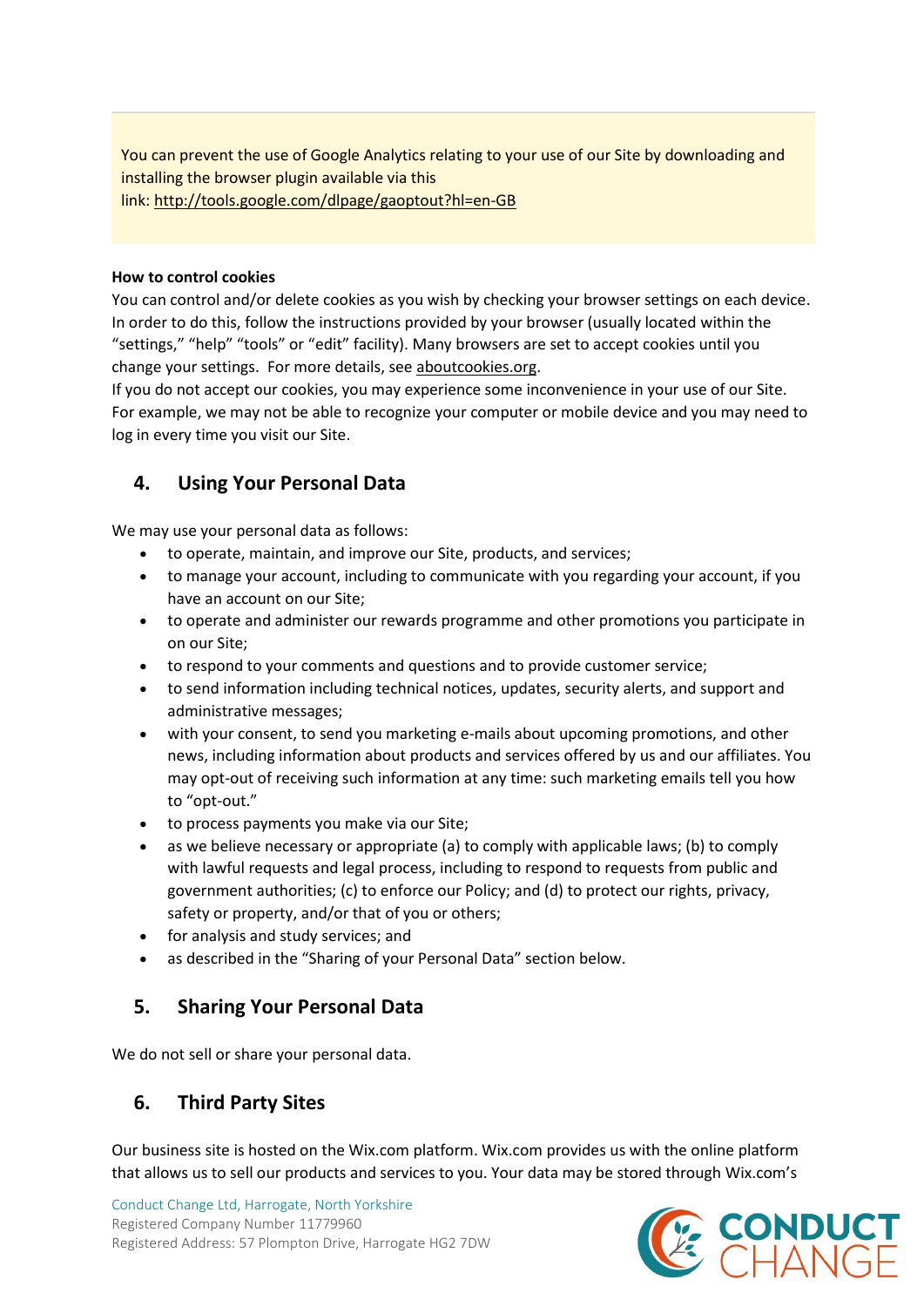data storage, databases and the general Wix.com applications. They store your data on secure servers behind a firewall.

All direct payment gateways offered by Wix.com and used by our company adhere to the standards set by PCI-DSS as managed by the PCI Security Standards Council, which is a joint effort of brands like Visa, MasterCard, American Express and Discover. PCI-DSS requirements help ensure the secure handling of credit card information by our store and its service providers.

Our Site may contain links to third party websites and features. This Policy does not cover the privacy practices of such third parties. These third parties have their own privacy policies and we do not accept any responsibility or liability for their websites, features or policies. Please read their privacy policies before you submit any data to them.

## **7. International Data Transfer**

Your information, including personal data that we collect from you, may be transferred to, stored at and processed by us outside the country in which you reside, where data protection and privacy regulations may not offer the same level of protection as in other parts of the world. By accepting this Policy, you agree to this transfer, storing or processing. We will take all steps reasonably necessary to ensure that your data is treated securely and in accordance with this Policy.

## **8. Security**

We seek to use reasonable organizational, technical and administrative measures to protect personal data within our organization. Unfortunately, no transmission or storage system can be guaranteed to be completely secure, and transmission of information via the internet is not completely secure. If you have reason to believe that your interaction with us is no longer secure (for example, if you feel that the security of any account you might have with us has been compromised), please immediately notify us of the problem by contacting us.

## **9. Retention**

We will only retain your personal data for the purpose of letting you know about the services we offer. You may unsubscribe from our communications at any time.

## **10. Our Policy on Children**

Our Site is/are not directed to children under 16. If a parent or guardian becomes aware that his or her child has provided us with information without their consent, he or she should contact us. We will delete such information from our files as soon as reasonably practicable.

## **11. Your Rights**

• **Opt-out.** You may contact us anytime to opt-out of: (i) direct marketing communications; (ii) automated decision-making and/or profiling; (iii) our collection of sensitive personal data; (iv) any new processing of your personal data that we may carry out beyond the original